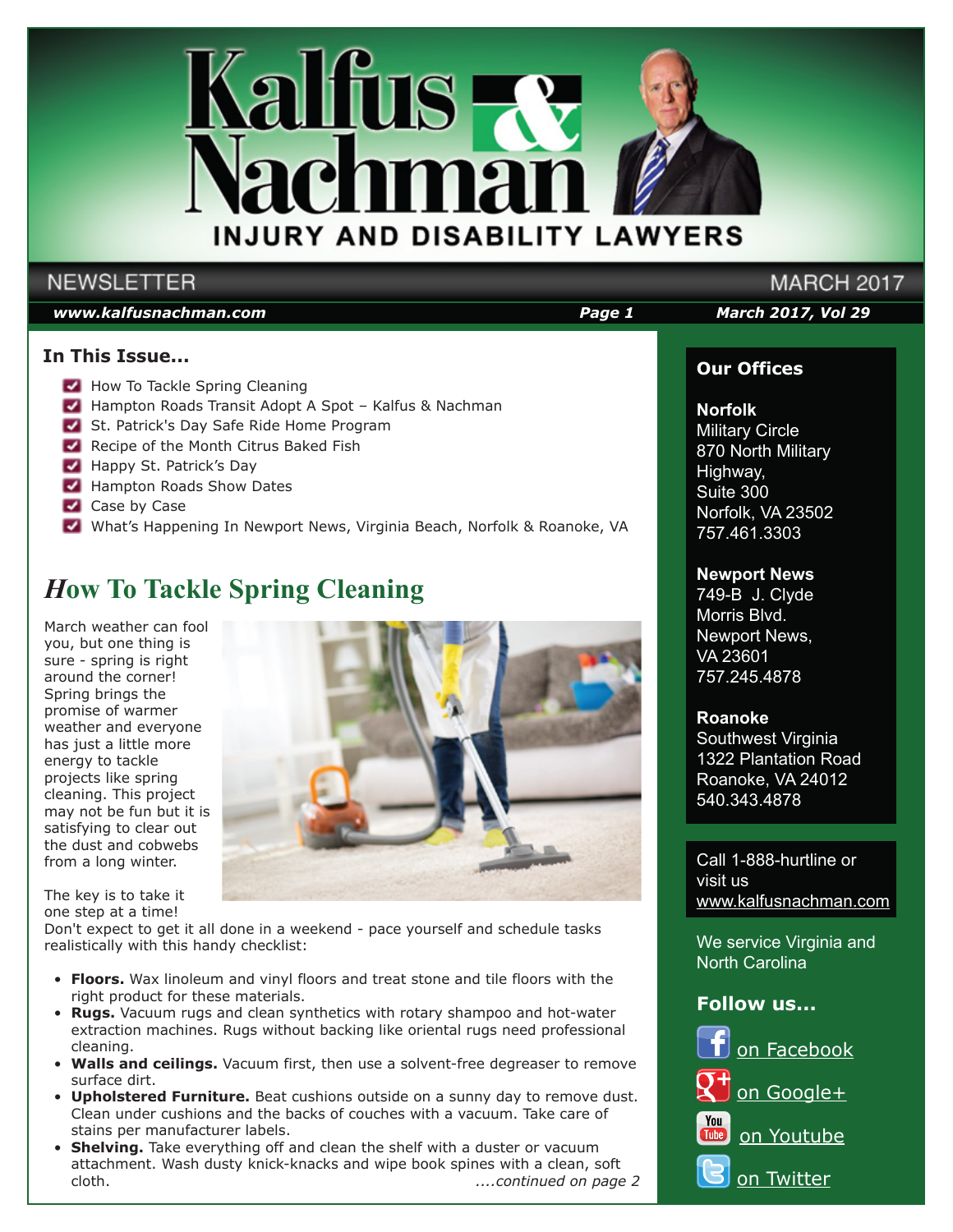# *....continued from page 1 H***ow To Tackle Spring Cleaning**

- **Wooden furniture.** Use a mild dishwashing liquid and water to wipe surfaces, then apply paste wax with a rag. After drying, buff with a clean cloth.
- **Windows.** Wash or dry clean all curtains. Use a mild dishwashing liquid and water to clean blinds. While window treatments are down, wash the windows and clean screens with a brush.
- **Dust.** Include unusual places like the top of the refrigerator or ceiling fans.

Don't forget these room-specific tasks to complete your spring cleaning:

- **Bedrooms.** Turn over and rotate mattresses. Wash cold-weather bedding for storage. Wash pillows to keep bacteria, mold and odors away.
- **Bathrooms.** Go through cabinets and discard expired beauty products. Update your first aid kit with this American Red Cross checklist. http://www.redcross.org/prepare/location/home-family/get-kit/anatomy
- **Home office.** Organize your computer and paper files and get rid of those you no longer need. Clean your computer casing with a solution of one drop dishwashing liquid to a quart of water. Dust your keyboard with a cotton swab and wipe screens with a special screen-cleaning cloth.
- **Closets.** Wash or dry-clean cold-weather apparel before storing away. Donate anything that hasn't been worn in a while.

Lastly, be sure to get outdoor areas ready too. Clean porch walls, ceilings and floors. Scrub mildew off decks with 1 part oxygen bleach to 3 parts water. Wash outdoor furniture with mild dishwashing liquid and water. Inspect all light fixtures, clean the glass and replace any bulbs.

Then sit back and enjoy a glass of iced tea - you've earned it!

If you or a family member has been injured in an auto accident or any personal injury, or has been denied Social Security Disability benefits, it's important to get an attorney experienced in these types of cases involved immediately. Call **800–361-0430** for your initial free consultation. Kalfus & Nachman PC, Personal Injury attorney in Norfolk, can help you determine whether you need a lawyer for any personal injury case.

----------------------------------------------------------------------------------------------------------------------------------------

# *H***ampton Roads Transit Adopt A Spot – Kalfus & Nachman**



Kalfus & Nachman officially adopted the HRT Transit Stop @ Military Circle Ring Road, Norfolk, VA.

Last Friday, we met the HRT Adopt a Spot Coordinator on site to accept the challenge.

So what does all of this mean to the firm?

**Adopt-a-Spot** is an enjoyable and educational litter program that gives local communities the opportunity to contribute to a healthier and cleaner environment. It engages volunteers (individuals, community groups, business groups) to undertake coordinated litter cleanups of designated sites in Norfolk.

### **Kalfus & Nachman - Proudly Keeping Our Spot Clean!**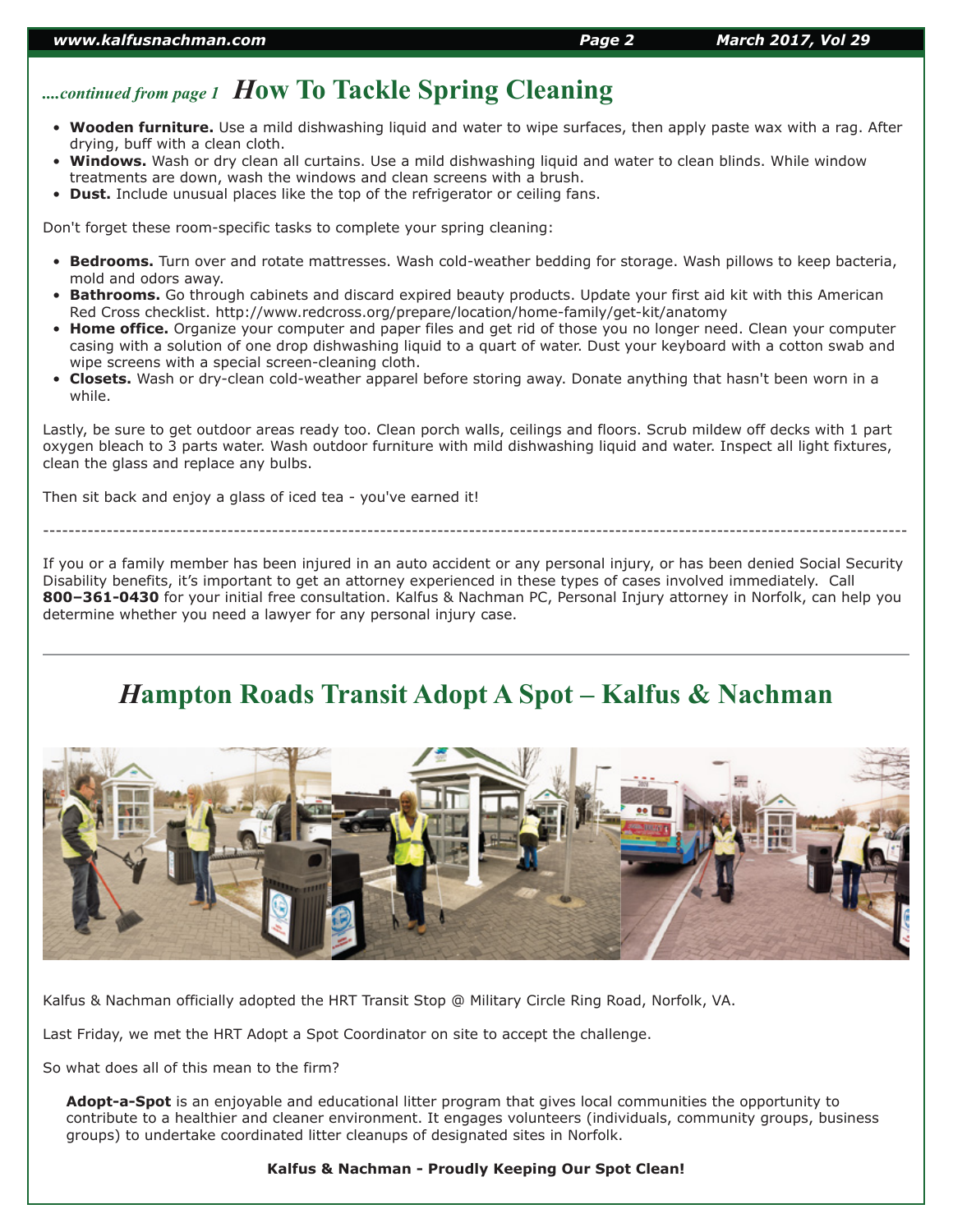# *S***t. Patrick's Day Safe Ride Home Program**

**Kalfus & Nachman's** Safe Ride Home Program will be available in the 757 area from 6pm until midnight on the night of St. Patrick's Day **only.**

To get a free cab ride, call Norfolk Black and White Cab at 757-855-4444, say **"Kalfus & Nachman"** and they will pick you up at any bar or restaurant in the Hampton Roads area and drop you off in any adjacent city to this area to assure you get home safely.

Or use your **Uber** and **Lyft App.** If you send your receipt to our Norfolk Office at 870 N. Military Highway, Norfolk, VA 23502, Attn. Mary Murray, we will reimburse your trip. For more details http://www.kalfusnachman.com/safe-ride-homeprogram.html

The following rules apply. Must 21 or older to participate, rides from 6:00 to midnight only on 3/17/2017. Rides must be with "Norfolk Black and White" Cab Service, Uber or Lyft. Rides cannot be guaranteed; however, every attempt will be made to accommodate all requests. Pick up is from any bar or restaurant in any city in the Hampton Roads area (Black and White Cab will not pick up in Portsmouth, VA). There is a \$30 cap on Lyft & Uber reimbursement. Go to http://www.kalfusnachman.com/safe-ride-home-program.html for more details or call 757-461-4900.

# *R***ecipe of the Month Citrus Baked Fish**



Here's a delicious variation to your next fish dish.

## **Ingredients**

- 2 tablespoons butter
- 1/4 cup orange juice
- 2 tablespoons lime juice
- 1 tablespoon lemon juice
- 1 lb fish (cod, haddock, walleye)
- salt
- pepper

## **Directions:**

- 1. In small pan, melt butter, add juices.
- 2. Spray 13x9 pan with cooking spray.
- 3. Place fish in pan. Salt & pepper to taste.
- 4. Pour butter-juice mixture over fish.
- 5. Bake 400 degrees for 15-20 minutes or until easily flakes with fork.

*Recipe courtesy of food.com*

# *H***appy St. Patrick's Day**